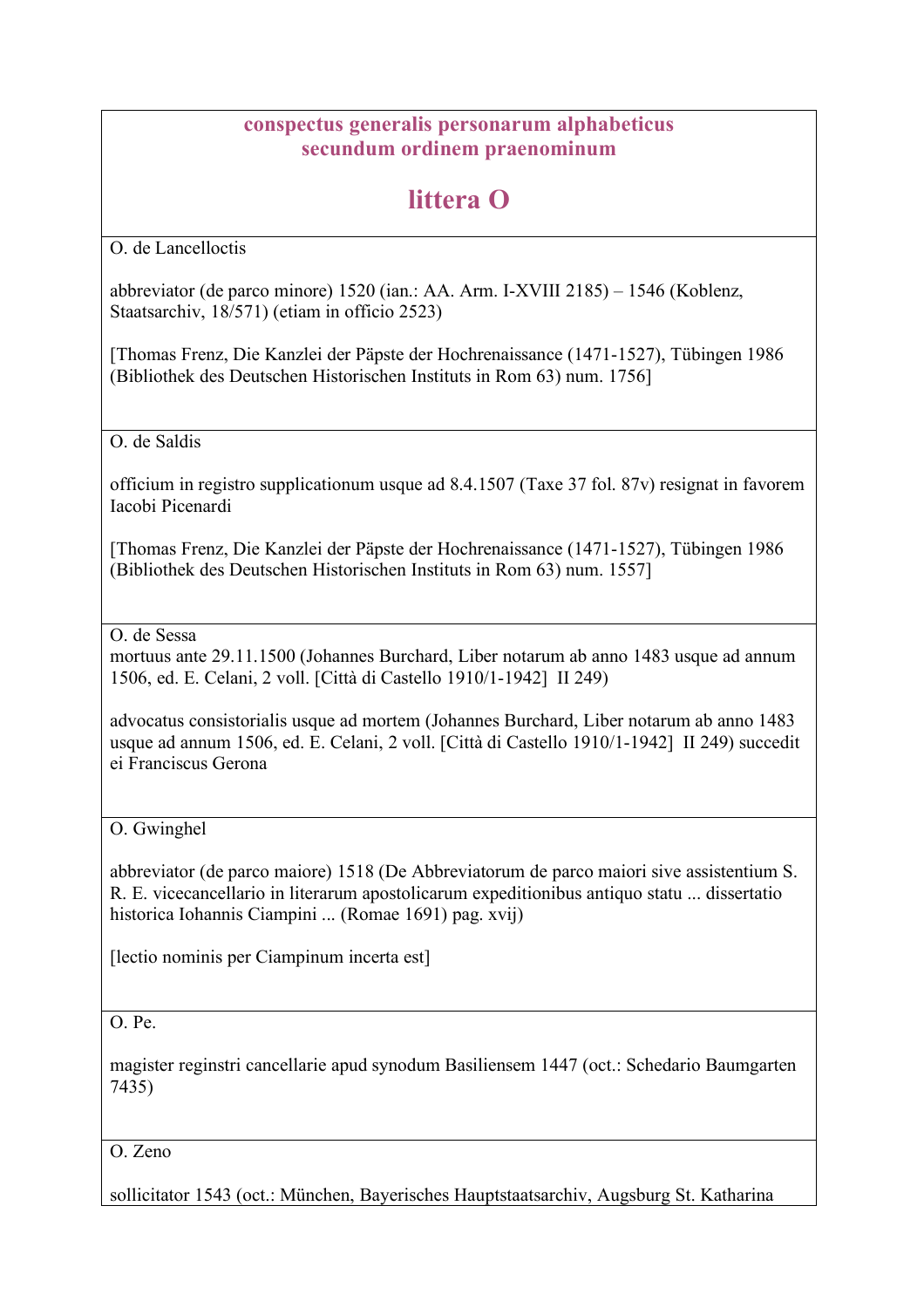KU. 506)

Obertus Riparolus Ianuen.

abbreviator (de parco mariore) 1566 (De Abbreviatorum de parco maiori sive assistentium S. R. E. vicecancellario in literarum apostolicarum expeditionibus antiquo statu ... dissertatio historica Iohannis Ciampini ... (Romae 1691) pag. xxij) – 1573 (ibidem) resignat in favorem Francisci Barberini referendarius (Ciampini, ut supra pag. xxij)

**Octavianus** 

scriptor cancellarie 1492 (iun.: München, Bayerisches Hauptstaatsarchiv, [897]) advocatus consistorialis 1497 (6.9.: Johannes Burchard, Liber notarum ab anno 1483 usque ad annum 1506, ed. E. Celani, 2 voll. [Città di Castello 1910/1-1942] II 52)

[forsan idem est quod Octavianus de Fornariis]

Octavianus Arcimboldus de Mediolano

doctor

mortuus 7.9.1509 (Bruno Katterbach, Referendarii utriusque signaturae a Martino V ad Clementem IX et praelati signaturae supplicationum a Martino V ad Leonem XIII [Città del Vaticano 1931; Sussidi per la consultazione dell'Archivio Vaticano II; Studi e testi 55] 61,6)

prothonotarius referendarius 1502/3 sub Alexandro papa VI (Katterbach, ut supra 61,6) – 1509/10 sub Iulio papa II (ibidem 66,5); (domesticus) 1509 (ibidem 61,6)

[Thomas Frenz, Die Kanzlei der Päpste der Hochrenaissance (1471-1527), Tübingen 1986 (Bibliothek des Deutschen Historischen Instituts in Rom 63) num. 1758]

Octavianus Capucius

datarius 1503 sub Pio papa III (Walther von Hofmann, Forschungen zur Geschichte der kurialen Behörden vom Schisma bis zur Reformation, 2 voll. [Rom 1916; Bibliothek des königlich-preußischen historischen Instituts in Rom 12 et 13] 101,17)

[Thomas Frenz, Die Kanzlei der Päpste der Hochrenaissance (1471-1527), Tübingen 1986 (Bibliothek des Deutschen Historischen Instituts in Rom 63) num. 1759]

Octavianus Cibo frater Cesaris Cibo episcopus Marianen. 22.6.1548 (Konrad Eubel, Hierarchia catholica medii aevi sive summorum pontificum, S. R. E. cardinalium, ecclesiarum antistitum series ... [Monasterii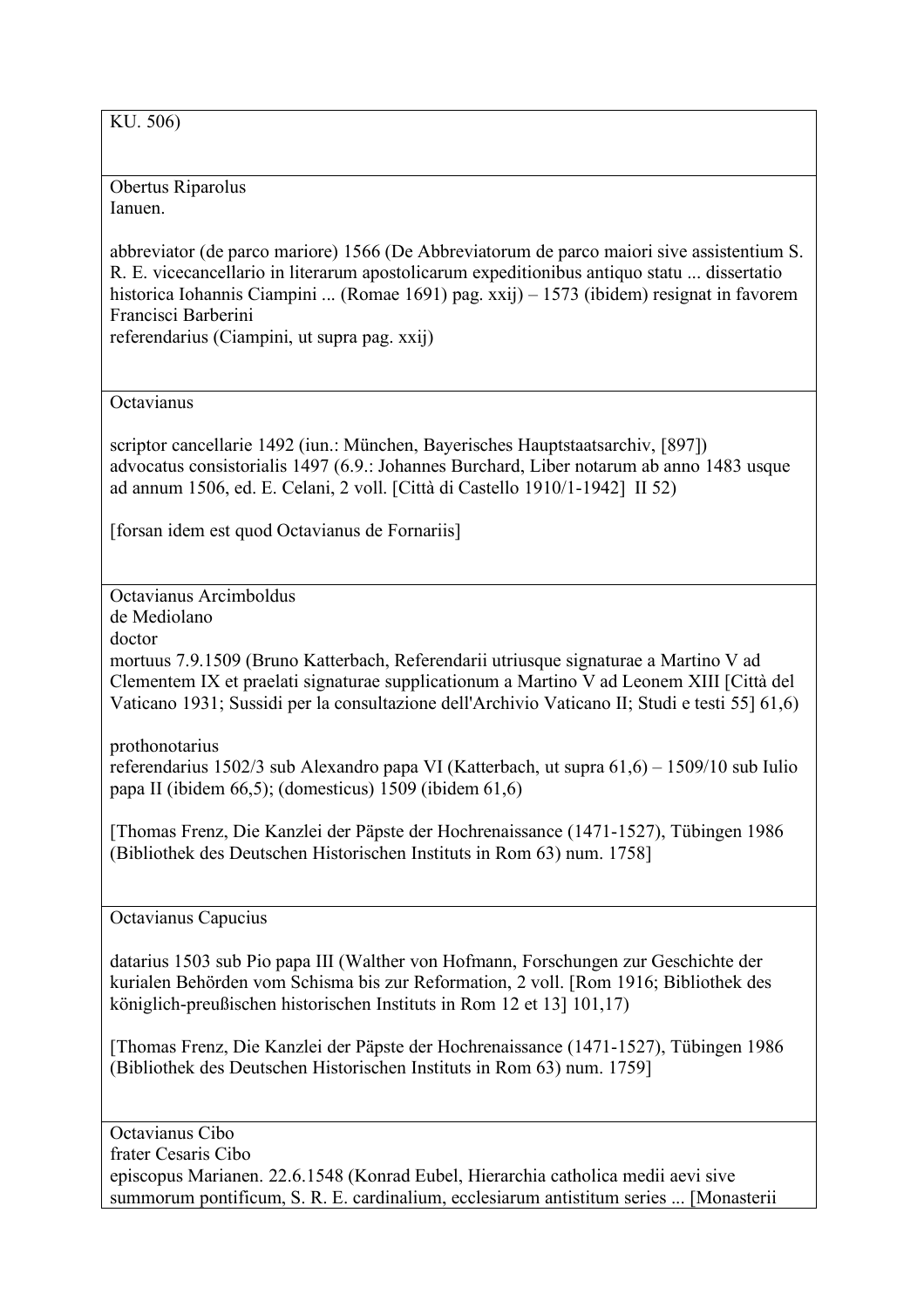1923 ss.] III 235) mortuus ante 17.12.1550 (ibidem)

prothonotarius (participans) 1548 (22.6.: Eubel, ut supra III 235) – 1550 (Marburg, Staatsarchiv, Urk. 75/1551)

Octavianus Cittadini

scriptor cancellarie 1549 (apr.: Annate 77 fol. 203r)

Octavianus Costellanus de Corneto

clericus camere 1497 (1.1.: Johannes Burchard, Liber notarum ab anno 1483 usque ad annum 1506, ed. E. Celani, 2 voll. [Città di Castello 1910/1-1942] II 10)

Octavianus de Marchionibus clericus Veneten. sive Venetiarum

sollicitator 14.3.1500 (Reg. Vat. 877 fol. 137r) per obitum Alexandri de Marchionibus – 10.10.1514 (Jos. Hergenröther, Leonis X. pontificis maximi regesta ... e tabularii Vaticani manuscriptis voluminibus ... [Freiburg 1884] 12194) resignat in favorem Iustini de Taxis

[Thomas Frenz, Die Kanzlei der Päpste der Hochrenaissance (1471-1527), Tübingen 1986 (Bibliothek des Deutschen Historischen Instituts in Rom 63) num. 1761]

Octavianus de Sanctogelasio episcopus Engolismen. 18.10.1493 (Konrad Eubel, Hierarchia catholica medii aevi sive summorum pontificum, S. R. E. cardinalium, ecclesiarum antistitum series ... [Monasterii 1923 ss.] II 151) mortuus 1502 (ibidem)

scriptor penitentiarie (?) 1493 (18.10.: Eubel, ut supra II 151)

Octavianus de Scarampis Octavianus de Scarampis (Scarampio) clericus Alben. dioc.

scriptor brevium 1508 (3.11.: Reg. Vat. 990 fol. 109r) – 1513 (19.3.: Jos. Hergenröther, Leonis X. pontificis maximi regesta ... e tabularii Vaticani manuscriptis voluminibus ... [Freiburg 1884] 285) notarius inde ab 3.11.1508 (Reg. Vat. 990 fol. 109r)

[Thomas Frenz, Die Kanzlei der Päpste der Hochrenaissance (1471-1527), Tübingen 1986 (Bibliothek des Deutschen Historischen Instituts in Rom 63) num. 1762]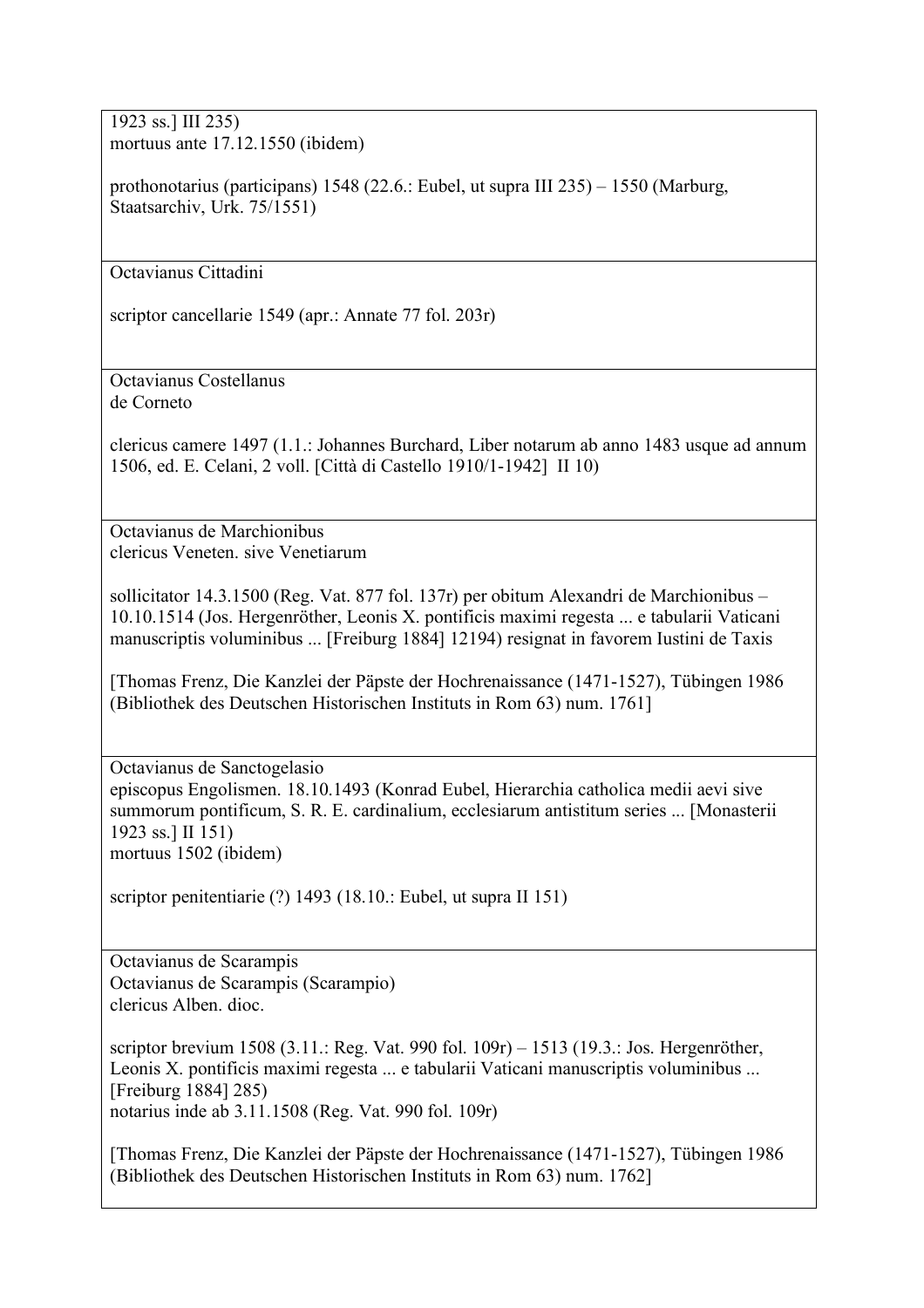Octavianus de Valle Octavianus Bartholomei de Valle

scriptor cancellarie 1520 (11.5.: Reg. Vat. 1202 fol. 126r) – 1533 (sep.: Obl. Comm. 16 fol. 73v)

[Thomas Frenz, Die Kanzlei der Päpste der Hochrenaissance (1471-1527), Tübingen 1986 (Bibliothek des Deutschen Historischen Instituts in Rom 63) num. 1762]

Octavianus Fornarius

Octavianus Fornarius (de Fornariis, de Furnariis, Fornari)

natus ca. 1464 (J. B. Riganti, Commentaria in regulas, constitutiones et ordinationes Cancellariae Apostolicae, 4 voll. [Rom 1744/7] vol. 1 pag. 17)

episcopus Marianen. 20.1.1495 (Konrad Eubel, Hierarchia catholica medii aevi sive summorum pontificum, S. R. E. cardinalium, ecclesiarum antistitum series ... [Monasterii 1923 ss.] II 185)

mortuus ante 25.9.1500 (ibidem II 185/Riganti, ut supra)

scriptor ca. 1489 (Walther von Hofmann, Forschungen zur Geschichte der kurialen Behörden vom Schisma bis zur Reformation, 2 voll. [Rom 1916; Bibliothek des königlich-preußischen historischen Instituts in Rom 12 et 13] 93,29) usque ad promotionem (etiam in officio 1493) clericus camere 11.12.1493 (ibidem) – 24.9.1500 (Reg. Vat. 877 fol. 198v) resignat in favorem Ferdinandi Ponzetti, qui succedit non obstante regula de viginti diebus (etiam in officio 1494, 1495, 1497, 1498, 1499)

magister registri cancellarie 4.2.1500 (Hofmann, ut supra 83,50) usque ad mortem (Reg. Vat. 877 fol. 166v) succedit ei Iohannes Galves

referendarius 1495/6 sub Alexandro papa VI (Bruno Katterbach, Referendarii utriusque signaturae a Martino V ad Clementem IX et praelati signaturae supplicationum a Martino V ad Leonem XIII [Città del Vaticano 1931; Sussidi per la consultazione dell'Archivio Vaticano II; Studi e testi 55] 62,11) usque ad mortem (ibidem) datarius sub Alexandro papa VI (Riganti, ut supra)

[Thomas Frenz, Die Kanzlei der Päpste der Hochrenaissance (1471-1527), Tübingen 1986 (Bibliothek des Deutschen Historischen Instituts in Rom 63) num. 1760; Philipp Stenzig, Botschafterzeremoniell am Papsthof der Renaissance (Frankfurt/Main 2013) pag. 1091]

Octavianus Olivius

presidens annone et mercium 1.5.1509 (Reg. Vat. 990 fol. 146r) erectio collegii

Octavianus Pontanus mortuus ante 30.6.1463 (Reg. Vat. 516 fol. 183r)

magister registri cancellarie 19.2.1449 (Walther von Hofmann, Forschungen zur Geschichte der kurialen Behörden vom Schisma bis zur Reformation, 2 voll. [Rom 1916; Bibliothek des königlich-preußischen historischen Instituts in Rom 12 et 13] 82,25) usque ad mortem (Reg. Vat. 516 fol. 183r) succedit ei Bartholomeus de Lapaziis (etiam in officio 1450, 1453, 1454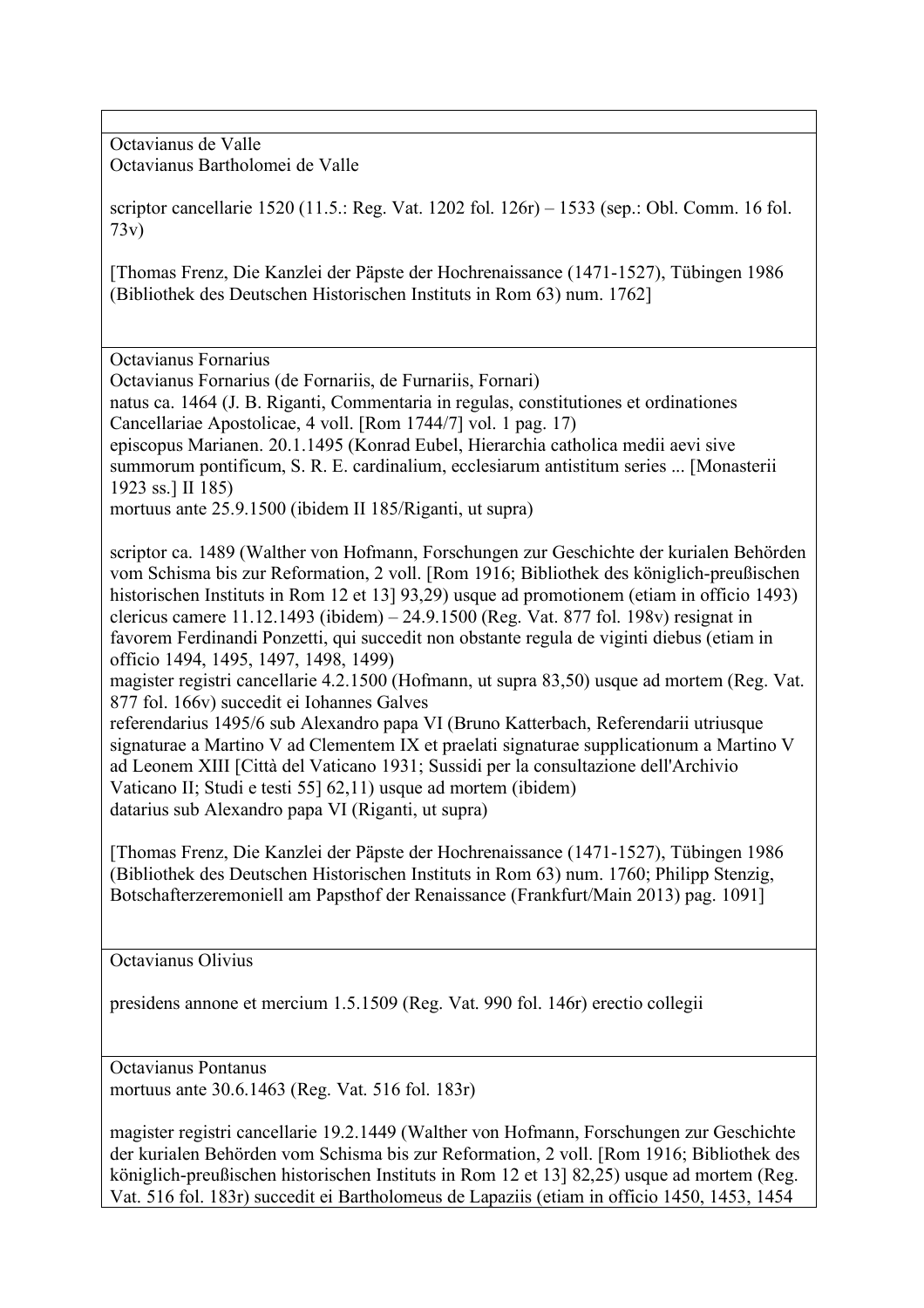prothonotarius (participans) 1450 (apr.: München, Bayerisches Hauptstaatsarchiv, Augsburg St. Ulrich KU. 808)

Octavius Accorambonus nobilis Eugubin. episcopus Forosempronien. 15.3.1579 archiepiscopus Urbinat. mortuus 23.5.1611

abbreviator (de parco maiore) 1570 (De Abbreviatorum de parco maiori sive assistentium S. R. E. vicecancellario in literarum apostolicarum expeditionibus antiquo statu ... dissertatio historica Iohannis Ciampini ... [Romae 1691] pag. xxiij)

Octavius de Accurris

miles sancti Petri 1520 erectio collegii

Octavius de Cesis

filius Angeli et frater Pauli et Friderici necnon Vespaniani de Cesis episcopus Cervien. 23.3.1528 (Konrad Eubel, Hierarchia catholica medii aevi sive summorum pontificum, S. R. E. cardinalium, ecclesiarum antistitum series ... [Monasterii 1923 ss.] III 163) mortuus ca. 1534 (De Abbreviatorum de parco maiori sive assistentium S. R. E.

vicecancellario in literarum apostolicarum expeditionibus antiquo statu ... dissertatio historica Iohannis Ciampini ... (Romae 1691) pag. xvj)

abbreviator (de parco maiore) 1511 (17.9.: Reg. Vat. 987 fol. 351r) – 1530 (Eubel, ut supra III 163 nota 7) (etiam in officio 1513, 1514, 1515, 1516, 1518, 1522, 1523, 1524, 1527) clericus camere 1530 (Eubel, ut supra III 163 nota 7)

[Thomas Frenz, Die Kanzlei der Päpste der Hochrenaissance (1471-1527), Tübingen 1986 (Bibliothek des Deutschen Historischen Instituts in Rom 63) num. 1764]

Octavius Riarius

scriptor brevium 1569 (Brev. Lat. 82)

Octobonus de ...

advocatus consistorialis inde ab 7.11.1398 (Georg Erler, Dietrich von Nieheim, Der Liber Cancellariae Apostolicae vom Jahre 1380 und der stilus Palatii abbreviatus [Leipzig 1888; reimpressum Aalen 1971] pag. 211)

Oddo Donus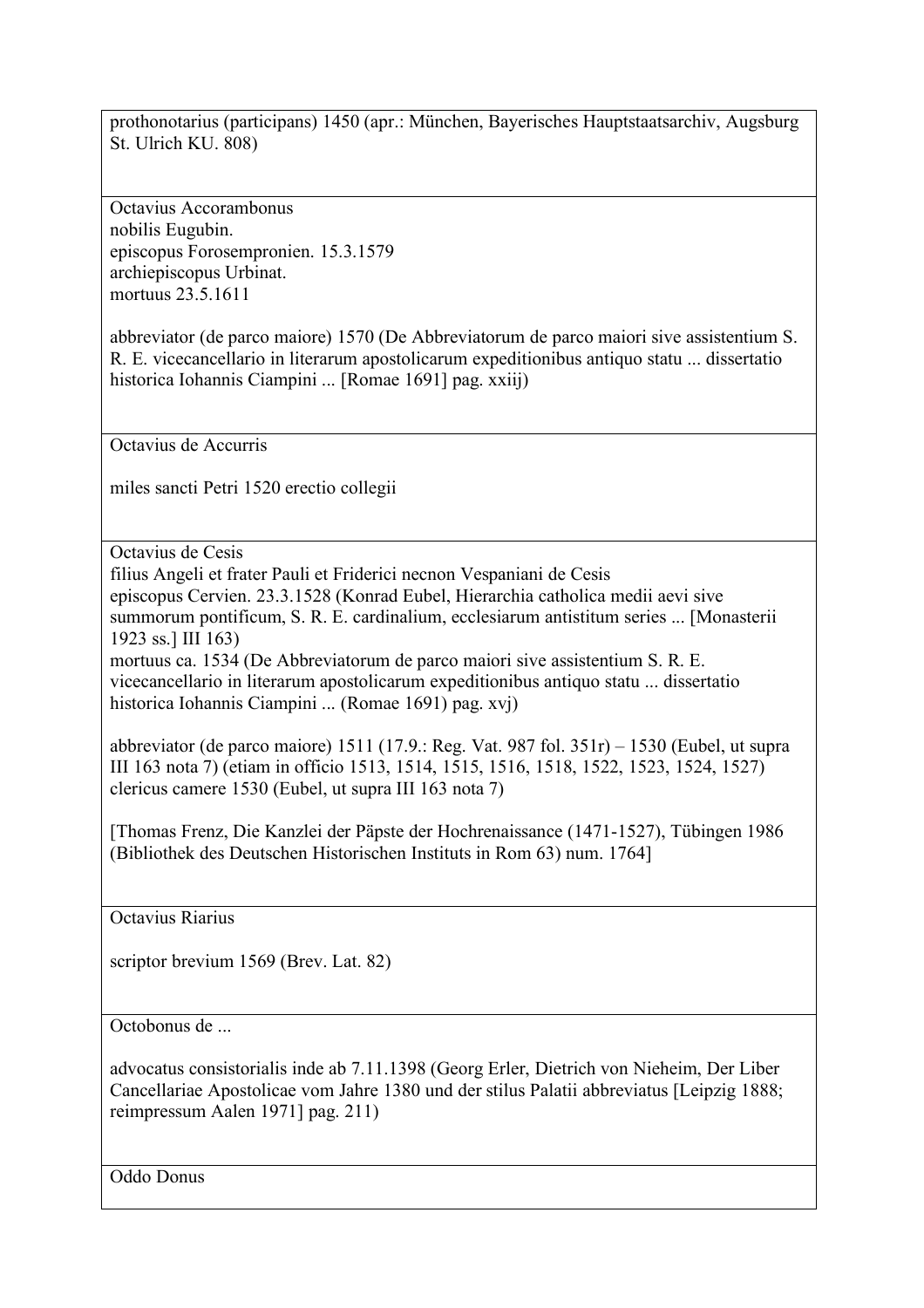presidens annone et mercium 1540 (sep.: Würzburg, Staatsarchiv, Würzburger Urk. 85/119  $[III]$ 

Oddo Poccia

vicecamerarius 1432 (15.6.: Infessurae Diarium [ed. Hermann Hefele, 1913/1979, pag. 24)

Odericus de Ragonia decretorum doctor

auditor rote inde ab 5.5.1386 (Erler 212)

Odettus de Castilione Odettus de Castilione (Coligny) cardinalis 7.11.1533, privatus 31.3.1563 prout hereticus administrator Belvacen. et Tolosan. mortuus 13.4.1571

[Konrad Eubel, Hierarchia catholica medii aevi sive summorum pontificum, S. R. E. cardinalium, ecclesiarum antistitum series ... (Monasterii 1923 ss.) III 22]

Ogerius vide: Augerius

Oldradus

scriptor cancellarie 1379 (Schedario Baumgarten 6416) – 1388 (dec.: Schedario Baumgarten 6474) (etiam in officio 1380, 1382, 1387)

**Oliverius** 

scriptor cancellarie sub Benedicto papa (XIII) 1403 (Schedario Baumgarten 6781) - 1407 (Schedario Baumgarten 6864) (etiam in officio 1404)

Oliverius Carafa archiepiscopus Neapolitan. cardinalis 18.9.1467 mortuus 20.1.1511

[Konrad Eubel, Hierarchia catholica medii aevi sive summorum pontificum, S. R. E. cardinalium, ecclesiarum antistitum series ... (Monasterii 1923 ss.) III 3]

Oliverius Principis canonicus Andegaven.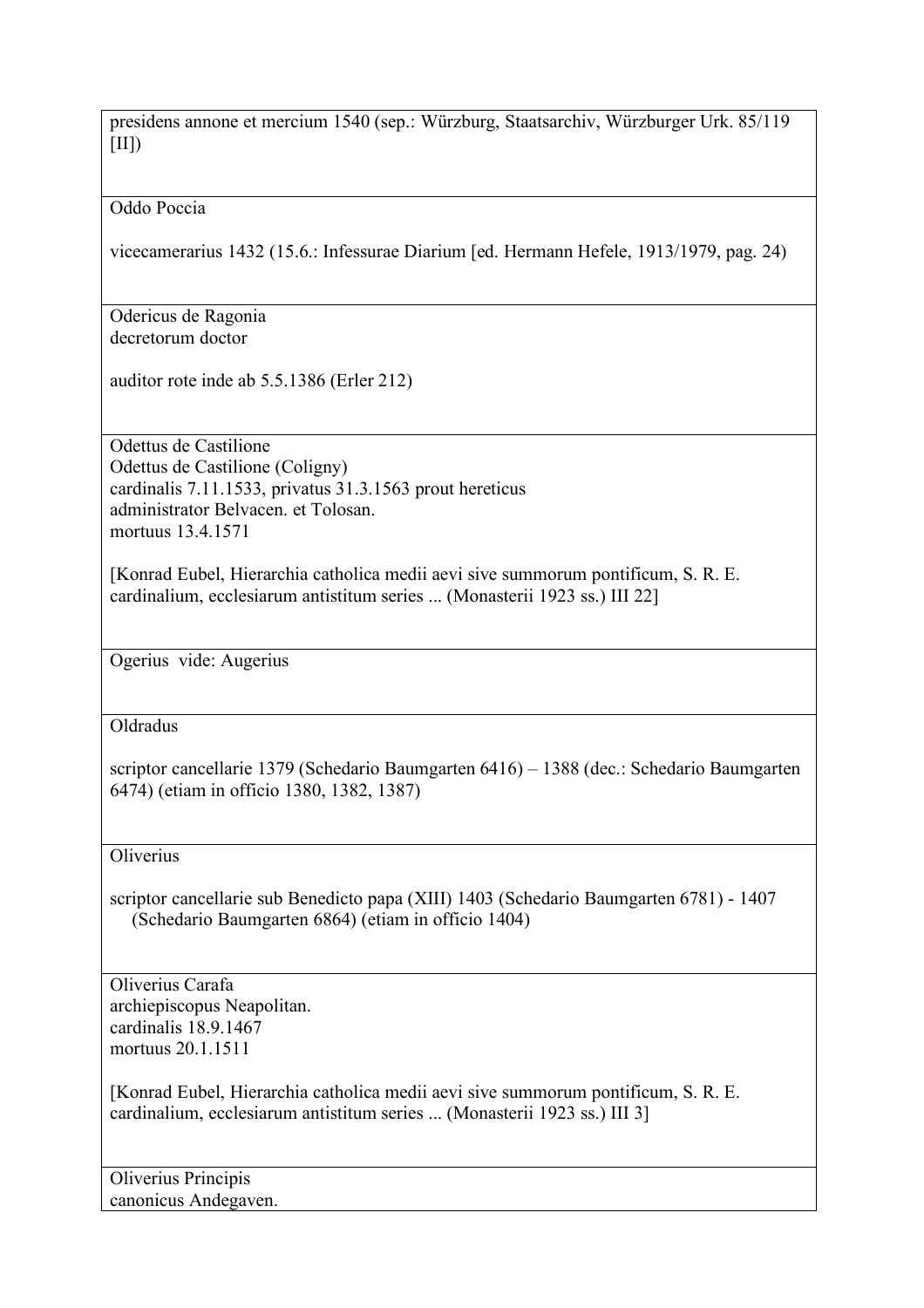abbreviator 28.1.1464 (Reg. Vat. 516 fol. 222r) collegium Pii II scriptor 1468 (Reg. Vat. 528) – 13.7.1473 (Annate 22 fol. 155r) resignat in favorem Iohannis de Noxeto [Thomas Frenz, Die Kanzlei der Päpste der Hochrenaissance (1471-1527), Tübingen 1986 (Bibliothek des Deutschen Historischen Instituts in Rom 63) num. 1765] Oliverius Servius Oliverius Servius (Servi, Seeni) de Calderola procurator penitentiarie 1475 (oct.: Annate 24 fol. 8v) – 1493 (4.6.: Johannes Burchard, Liber notarum ab anno 1483 usque ad annum 1506, ed. E. Celani, 2 voll. [Città di Castello 1910/1-1942] I 433) (etiam in officio 1476) Onofrius vide: Honofrius **Oratius** scriptor 1456 (dec.: Monasterium CZ: SOAT-CiziRodyTrebon\_14561222\_0181\_Rozmberka02-22) – 1461 (Reg. Vat. 515) (etiam in officio 1459) Orlandus Rolandus presbiter Pataviensis diocesis parafrenarius pape 1490 (22.3.: Arm. XXXIX vol. 21 fol. 519rv) Orlandus Binus Orlandus Binus (de Binis) presidens annone et mercium (3 officia ?) usque ad 7.1.1514 (Reg. Vat. 1211 fol. 104r), officia recipit Th. de Soderinis scutifer 24.7.1515 (Reg. Vat. 1211 fol. 128r) erectio collegii miles sancti Petri 1520 erectio collegii Orlandus de Bonarlis Orlandus de Bonarlis (Bonarliis, Bornalis) utrius iuris doctor auditor rote 1455 (20.4.: Emmanuele Cerchiari, Cappellani Papae et ... Auditores ... Rotae, 4 voll. [Rome 1919/21] III 155) – 1458 (11.4.: Walther von Hofmann, Forschungen zur

Geschichte der kurialen Behörden vom Schisma bis zur Reformation, 2 voll. [Rom 1916;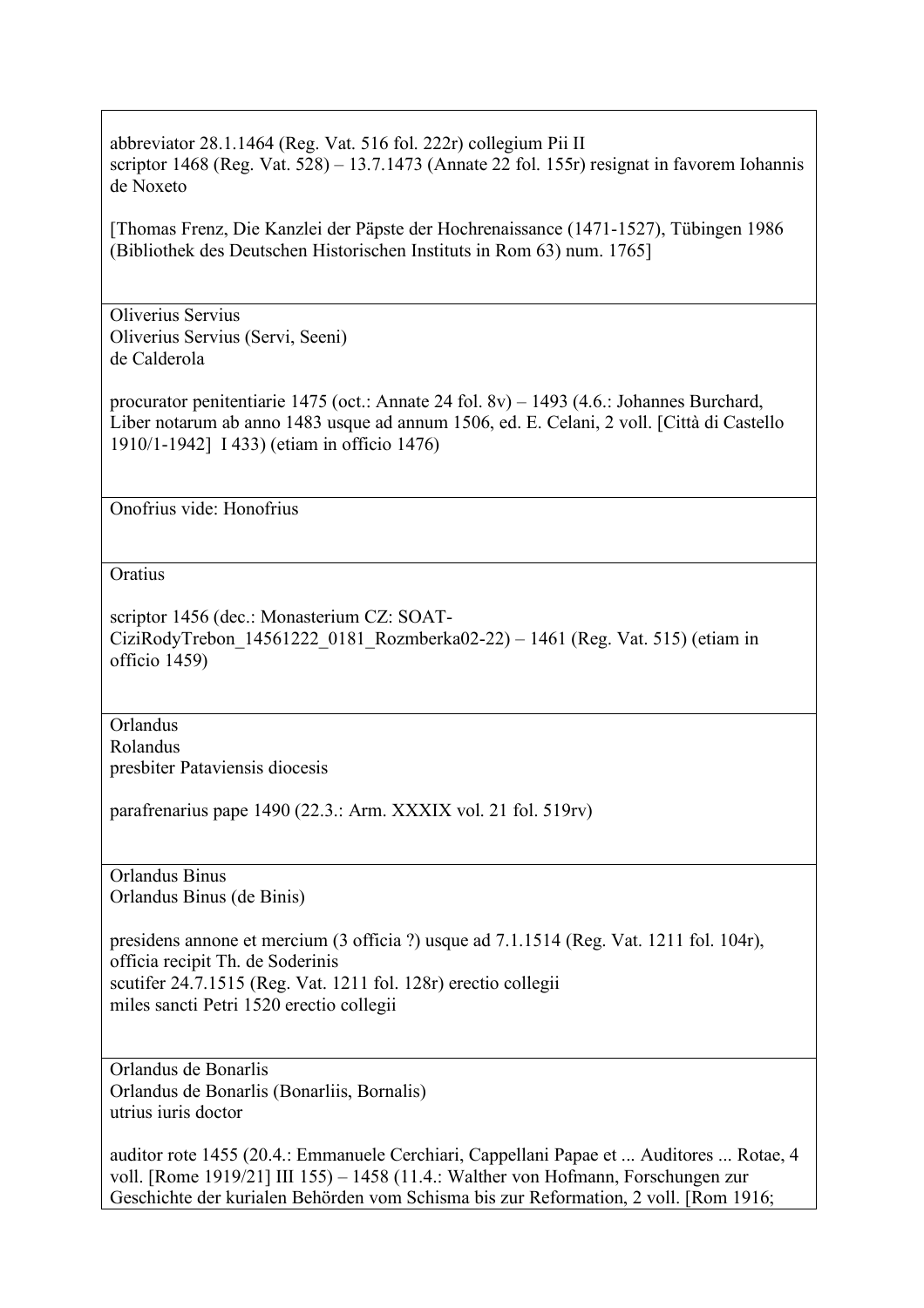Bibliothek des königlich-preußischen historischen Instituts in Rom 12 et 13] 23,91); etiam sub Pio papa II (Cerchiari, ut supra III 160)

Orlandus de Ruvere

Orlandus de Carettis de Ruvere

archiepiscopus Tarentin. 10.10.1509 (Konrad Eubel, Hierarchia catholica medii aevi sive summorum pontificum, S. R. E. cardinalium, ecclesiarum antistitum series ... [Monasterii 1923 ss.] III 308)

archiepiscopus Nazaren. 24.4.1510 (ibidem III 254) administrator Aurien. 1.10.1511 (ibidem III 124)

archiepiscopus Avinionen. 12.8.1512 (ibidem III 126)

mortuus 1527 (ibidem III 124)

thesaurarius 10.10.1509 (Walther von Hofmann, Forschungen zur Geschichte der kurialen Behörden vom Schisma bis zur Reformation, 2 voll. [Rom 1916; Bibliothek des königlichpreußischen historischen Instituts in Rom 12 et 13] 90,7) usque ad mortem Iulii pape II (etiam in officio 1510, 1512)

secretarius 1512 (iul.: Hofmann, ut supra 121,242; sep.: ibidem)

[Thomas Frenz, Die Kanzlei der Päpste der Hochrenaissance (1471-1527), Tübingen 1986 (Bibliothek des Deutschen Historischen Instituts in Rom 63) num. 1766]

Orlandus Orlo Rolandus Orlo clericus Treveren.

scriptor in registro supplicationum (Reg. Suppl. 275)

Oswaldus

scriptor cancellarie 1379 (iul.: Monasterium CZ: NA-AZK-Koruna\_13790704\_1011)

Otho vide etiam: Otto

Otho Bichel

Otho Bichel (Brockel, Brochel, Brakel)

mortuus 24.10.1509 (Karl Borchardt, Die Würzburger Inschriften bis 1525 [Wiesbaden 1988; Die Deutschen Inschriften 27, Münchner Reihe 7] num. 425)

sollicitator 1497 (23.5.: Johannes Burchard, Liber notarum ab anno 1483 usque ad annum 1506, ed. E. Celani, 2 voll. [Città di Castello 1910/1-1942] II 30) – 1499 (30.5.: ibidem II 146) (etiam in officio 1498)

[Thomas Frenz, Die Kanzlei der Päpste der Hochrenaissance (1471-1527), Tübingen 1986 (Bibliothek des Deutschen Historischen Instituts in Rom 63) num. 1767]